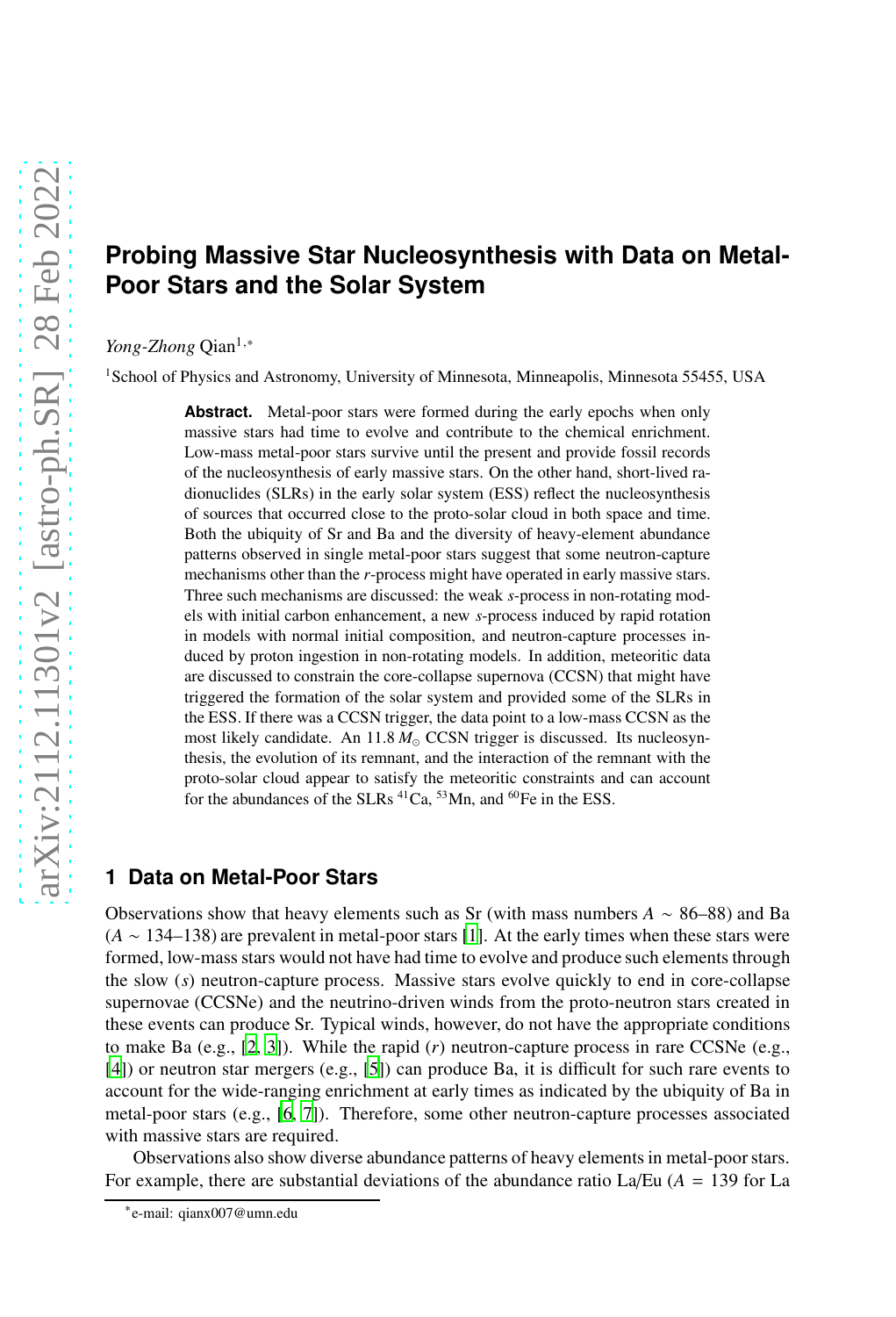and  $A = 151$ , 153 for Eu) from the solar *r*-process value for stars with metallicities as low as  $[Fe/H] = \log(Fe/H) - \log(Fe/H)_{\odot} \sim -2.6$  [\[8\]](#page-5-5). This diversity also calls for massive stellar sources for neutron-capture processes other than the *r*-process.

All of the above observations concern single metal-poor stars. So both the ubiquity of Ba and the diversity of La/Eu in these stars reflect enrichment of the general interstellar medium (ISM) by massive stellar sources, not some localized surface contamination through mass transfer of e.g., the *s*-process products from binary companions.

## **2 Neutron-Capture Processes in Early Massive Stars**

We focus on three types of neutron-capture processes in early massive stars to address the above observations.

#### **2.1 Enhanced Weak** *s***-Process**

Observations (e.g., [\[9](#page-5-6)]) show that there exist carbon-enhanced metal-poor (CEMP) stars with  $[C/Fe] \geq 0.7$ , some of which do not have any enhancements of neutron-capture elements. These so-called CEMP-no stars constitute ∼ 20%, 40%, and 80% of all the metal-poor stars with  $[Fe/H] \le -2$ ,  $-3$ , and  $-4$ , respectively. Such stars were most likely formed out of the general ISM that had been enriched by very early CCSNe with elevated abundances of C (and presumably also N and O) relative to Fe. While such stars have low masses in order to survive until the present, they must have been formed along with massive CEMP stars that already exploded as CCSNe.

During core H burning of a massive star, the initial CNO nuclei are converted into <sup>14</sup>N, which produces <sup>22</sup>Ne through <sup>14</sup>N( $\alpha$ ,  $\gamma$ )<sup>18</sup>F( $e^+v_e$ )<sup>18</sup>O( $\alpha$ ,  $\gamma$ )<sup>22</sup>Ne during core He burning. The activation of <sup>22</sup>Ne( $\alpha$ , *n*)<sup>25</sup>Mg during core He burning and subsequent evolution provides neutrons for the weak *s*-process that produces heavy elements typically up to Sr. For massive CEMP stars with initial abundances of [CNO/H]  $\ge -0.5$ , even heavier elements up to Ba can be produced [\[10\]](#page-5-7). In general, the efficiency of the *s*-process in massive CEMP stars is sensitive to the initial enhancement of CNO and mass of the star while the yield increases approximately linearly with the initial Fe abundance. These results were obtained for nonrotating stars, and therefore, differ from similar results for fast-rotating massive metal-poor stars without C enhancement (e.g.,  $[11, 12]$  $[11, 12]$  $[11, 12]$ ) in that the former are independent of the uncertain rotation-induced mixing processes. The enhanced weak *s*-process in non-rotating CEMP stars of  $\geq 20 M_{\odot}$  with [CNO/H]  $\geq -1.5$  can be an important source for heavy elements in the early Galaxy [\[10\]](#page-5-7).

#### **2.2 New** *s***-Process Induced by Rapid Rotation**

Massive metal-poor stars rotating above a critical speed can reach the so-called quasichemically homogeneous (QCH) state following core H burning (e.g., [\[13,](#page-5-10) [14](#page-5-11)]). Rotationinduced mixing results in primary production of  $^{13}$ C. The subsequent occurrence of <sup>13</sup>C( $\alpha$ ,  $n$ )<sup>16</sup>O during core He burning provides neutrons for a prolific *s*-process. Depending on the rotation speed and the mass loss rate, elements up to Bi  $(A = 209)$  can be produced for progenitors with initial metallicities of  $[Fe/H] \le -1.5$  [\[15\]](#page-5-12). This model of the *s*-process in rotating massive metal-poor stars differs from other studies of the *s*-process in such stars (e.g., [\[12\]](#page-5-9)) because the QCH state was not reached for the latter.

The above model suggests that rapidly-rotating massive metal-poor stars are likely the first sites of the main *s*-process, which is usually associated with slowly-evolving low-mass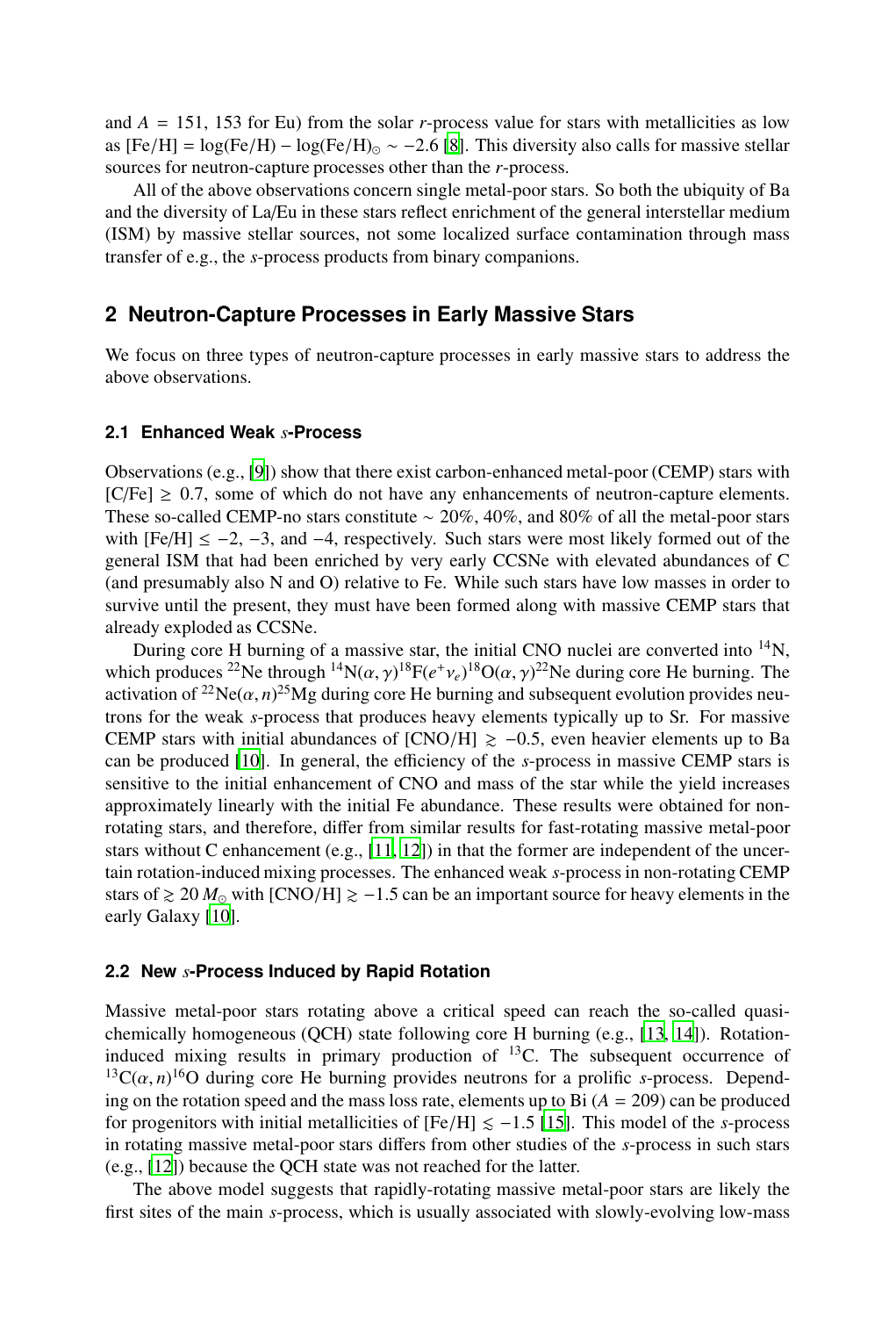stars. With the above massive stellar sources, the observed early onset of the *s*-process can be explained. In addition, the *s*-process contributions of these sources can account for at least some of the CEMP-*s* and CEMP-*r*/*s* stars with strong enrichments that are attributed to the *s*-process and a mixture of the *r*-process and the *s*-process, respectively [\[15\]](#page-5-12).

#### **2.3 Neutron-Capture Processes Induced by Proton Ingestion**

During the last few years of the life of a metal-free or metal-poor star of ∼ 20–30 *M*⊙, the He shell becomes convective following the depletion of C at the center. Some of the protons present at low levels in the outer He shell can be ingested into the inner He shell by convective boundary mixing. Subsequent transport to the hotter region initiates the reaction sequence <sup>12</sup>C(*p*,  $\gamma$ )<sup>13</sup>N(*e*<sup>+</sup> $\nu$ <sub>*e*</sub>)<sup>13</sup>C( $\alpha$ , *n*)<sup>16</sup>O, which provides neutron densities appropriate for driving a nuclear flow intermediate (*i*) between the *s*-process and the *r*-process, the so-called *i*-process [\[16\]](#page-5-13). As a result, elements up to Bi are produced [\[17\]](#page-5-14). Depending on the time available before core collapse,  ${}^{17}O(\alpha, n)^{20}$ Ne may occur to provide much lower neutron densities typical of the *s*-process to facilitate further neutron capture on the products of the preceding *i*-process. Consequently, the final yield pattern can vary from *s*-like to  $r/s$ -like [\[17\]](#page-5-14).

The above model of neutron-capture processes induced by proton ingestion in early nonrotating massive stars have important implications for the abundances of heavy elements in metal-poor stars. First of all, it provides a rapidly-evolving source that occurred frequently to enrich the early ISM with heavy neutron-capture elements. Therefore, it can account for the observed ubiquity of Ba in metal-poor stars (see Sect. [1\)](#page-0-0). Further, because its yield pattern can vary from *s*-like to *r*/*s*-like, it can also explain the diversity of heavy-element abundance patterns in metal-poor stars (see Sect. [1\)](#page-0-0). Finally, mass transfer of *s*-process and *i*-process products from an intermediate-mass binary companion is commonly invoked to account for CEMP-*s* and CEMP-*r*/*s* stars, respectively. For some CEMP-*s* and CEMP-*r*/*s* stars, however, there are no clear indications that they are in binaries. In fact, some CEMP-*s* stars are observed to be single [\[18](#page-5-15)], which is difficult for the binary mass transfer scenario to explain. Single CEMP-*s* and CEMP-*r*/*s* stars, however, can be accounted for by the above model because they could have been formed directly from the early ISM that had already been enriched by massive stars with neutron-capture processes induced by proton ingestion.

## **3 CCSN Contributions to the Solar System**

In contrast to metal-poor stars formed at early times, both low-mass and massive stars contributed to the elemental abundances in the solar system, which was formed  $\sim$  9 Gyr after the big bang. The number of CCSNe among these contributing sources can be estimated as follows. A CCSN can enrich ~  $3 \times 10^4 M_{\odot}$  of ISM (e.g., [\[19\]](#page-5-16)). For a Galactic CCSN rate of ~  $(30 \text{ yr})^{-1}$  associated with ~  $10^{10} M_{\odot}$  of gas, an average ISM would receive CCSN contributions once every  $\sim 10$  Myr. So the ISM out of which the solar system was formed, the proto-solar cloud, received contributions from ∼ 900 CCSNe over ∼ 9 Gyr.

Many short-lived radionuclides (SLRs) with lifetimes of  $\sim 0.1-10$  Myr are produced by CCSNe. Based on the above estimated interval of ∼ 10 Myr between successive CCSN contributions, the last few CCSNe contributing to the abundances in the solar system might have provided a significant amount of SLRs to the early solar system (ESS). Any SLRs from those CCSNe would have been incorporated into the meteorites formed in the ESS. Studies of such meteoritic samples indeed found a number of SLRs (e.g., [\[20\]](#page-5-17)). These meteoritic data provide a strong constraint on the scenario that the last contributing CCSN also triggered the formation of the solar system because the SLRs contributed by that CCSN cannot exceed the corresponding abundances in the ESS.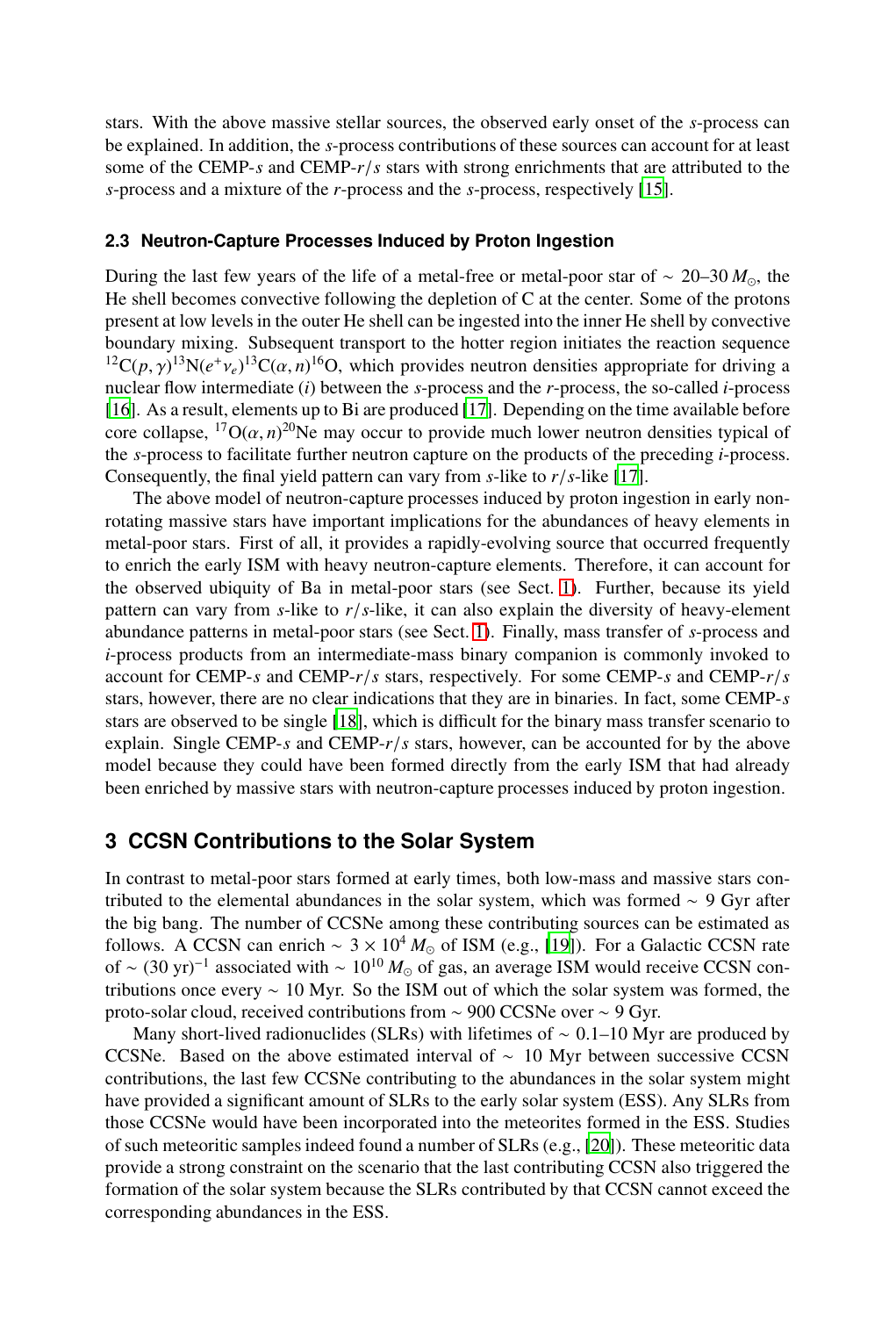<span id="page-3-0"></span>Table 1. Example results on SLRs in the ESS.

| R/I                        | $\tau_R$ (Myr) | $Y_R(M_{\odot})$      | $X_{I\, \odot}$       | $(N_R/N_I)_{\text{ESS}}$ | Data                                      |
|----------------------------|----------------|-----------------------|-----------------------|--------------------------|-------------------------------------------|
| $^{41}Ca/^{40}Ca$          | 0.147          | $7.11 \times 10^{-6}$ | $5.88 \times 10^{-5}$ | $4.31 \times 10^{-9}$    | $(4.6 \pm 1.9) \times \overline{10^{-9}}$ |
| $53$ Mn/ $55$ Mn           | 5.40           | $2.73 \times 10^{-5}$ | $1.29 \times 10^{-5}$ | $6.97 \times 10^{-6}$    | $(7 \pm 1) \times 10^{-6}$                |
| ${}^{60}$ Fe/ ${}^{56}$ Fe | 3.78           | $4.17 \times 10^{-6}$ | $1.12 \times 10^{-3}$ | $1.04 \times 10^{-8}$    | $(1.01 \pm 0.27) \times 10^{-8}$          |

For a fraction *f* of the ejecta from the triggering CCSN injected into the proto-solar cloud and a time ∆ between the CCSN and incorporation of SLRs into the ESS solids, the resulting number ratio of an SLR (*R*) to its stable isotope (*I*) would be

<span id="page-3-1"></span>
$$
\left(\frac{N_R}{N_I}\right)_{\text{ESS}} = \frac{fY_R/A_R}{X_{I,\odot}M_{\odot}/A_I} \exp\left(-\frac{\Delta}{\tau_R}\right),\tag{1}
$$

where  $Y_R$  is the CCSN yield of  $R$ ,  $\tau_R$  and  $A_R$  are its lifetime and mass number, respectively, and  $X_{I,\odot}$  and  $A_I$  are the solar abundance and mass number of *I*, respectively. The necessary condition for the triggering CCSN is that  $(N_R/N_I)_{\text{ESS}}$  match the data on some SLRs without exceeding the data on all the other SLRs.

An additional meteoritic constraint on the triggering CCSN comes from the lack of large deviations in the number ratios of stable isotopes of such major elements as Mg, Si, Ca, and Fe [\[21](#page-5-18)]. Both this constraint and the necessary condition regarding SLRs render it difficult for a high-mass CCSN to be the trigger because the large yields of such a source would have exceeded the data on some SLRs and caused large deviations in the number ratios of stable isotopes of some major elements [\[22](#page-5-19)]. Consequently, if a CCSN triggered the formation of the solar system, it was most likely at the lower end of the relevant mass range [\[22,](#page-5-19) [23\]](#page-5-20).

## **4 Low-Mass CCSN Trigger for Solar System Formation**

The nucleosynthesis of an 11.8  $M_{\odot}$  CCSN was studied in [\[22](#page-5-19), [23\]](#page-5-20). Using a 3D model of the explosion, [\[23\]](#page-5-20) found that the SLRs <sup>41</sup>Ca, <sup>53</sup>Mn, and <sup>60</sup>Fe in the ESS can be accounted for by such a CCSN (see Table [1\)](#page-3-0) with  $f = 3.6 \times 10^{-6}$  and  $\Delta = 0.675$  Myr [see Eq. [\(1\)](#page-3-1)]. Because only a very small fraction of the CCSN ejecta needs to have been injected into the proto-solar cloud, the contributions to the other SLRs and the stable isotopes were negligible.

The parameters *f* and ∆ for the above low-mass CCSN trigger are consistent with the evolution of a CCSN remnant in an ISM and with the interaction between the associated shock and the proto-solar cloud. Simulations showed that a fraction  $\epsilon_{\text{in}} \sim 0.05$  of the CCSN ejecta impacting the cloud would be injected into the cloud [\[24,](#page-5-21) [25](#page-5-22)]. The fraction *f* of the net CCSN ejecta injected into a cloud of radius  $r_c \sim 0.1$  pc [\[26\]](#page-5-23) can be estimated as

$$
f \sim \epsilon_{\rm in} \left(\frac{\delta \Omega_c}{4\pi}\right) \sim \frac{\epsilon_{\rm in}}{4} \left(\frac{r_c}{R_s}\right)^2 \sim 1.25 \times 10^{-4} \left(\frac{\epsilon_{\rm in}}{0.05}\right) \left(\frac{r_c}{0.1 \text{ pc}}\right)^2 \left(\frac{\text{pc}}{R_s}\right)^2,\tag{2}
$$

where  $\delta\Omega_c$  is the solid angle subtended by the cloud from the center of the CCSN and  $R_s$  is the shock radius upon impact. To obtain  $f \sim 3.6 \times 10^{-6}$  requires  $R_s \sim 5.9$  pc. In addition, to trigger the collapse of the cloud requires a shock velocity  $v_s \sim 20-40 \text{ km s}^{-1}$  [\[24,](#page-5-21) [25](#page-5-22)].

The evolution of  $R_s$  and  $v_s$  for a CCSN remnant [\[27](#page-5-24)] can be estimated as

$$
R_s = 14.0 \left(\frac{E}{10^{51} \text{ erg}}\right)^{2/7} \left(\frac{\text{cm}^{-3}}{n_0}\right)^{3/7} \left(\frac{4}{3}t_* - \frac{1}{3}\right)^{3/10} \text{pc},\tag{3}
$$

$$
v_s = 413 \left(\frac{E}{10^{51} \text{ erg}}\right)^{1/14} \left(\frac{n_0}{\text{cm}^{-3}}\right)^{1/7} \left(\frac{4}{3}t_* - \frac{1}{3}\right)^{-7/10} \text{ km s}^{-1},\tag{4}
$$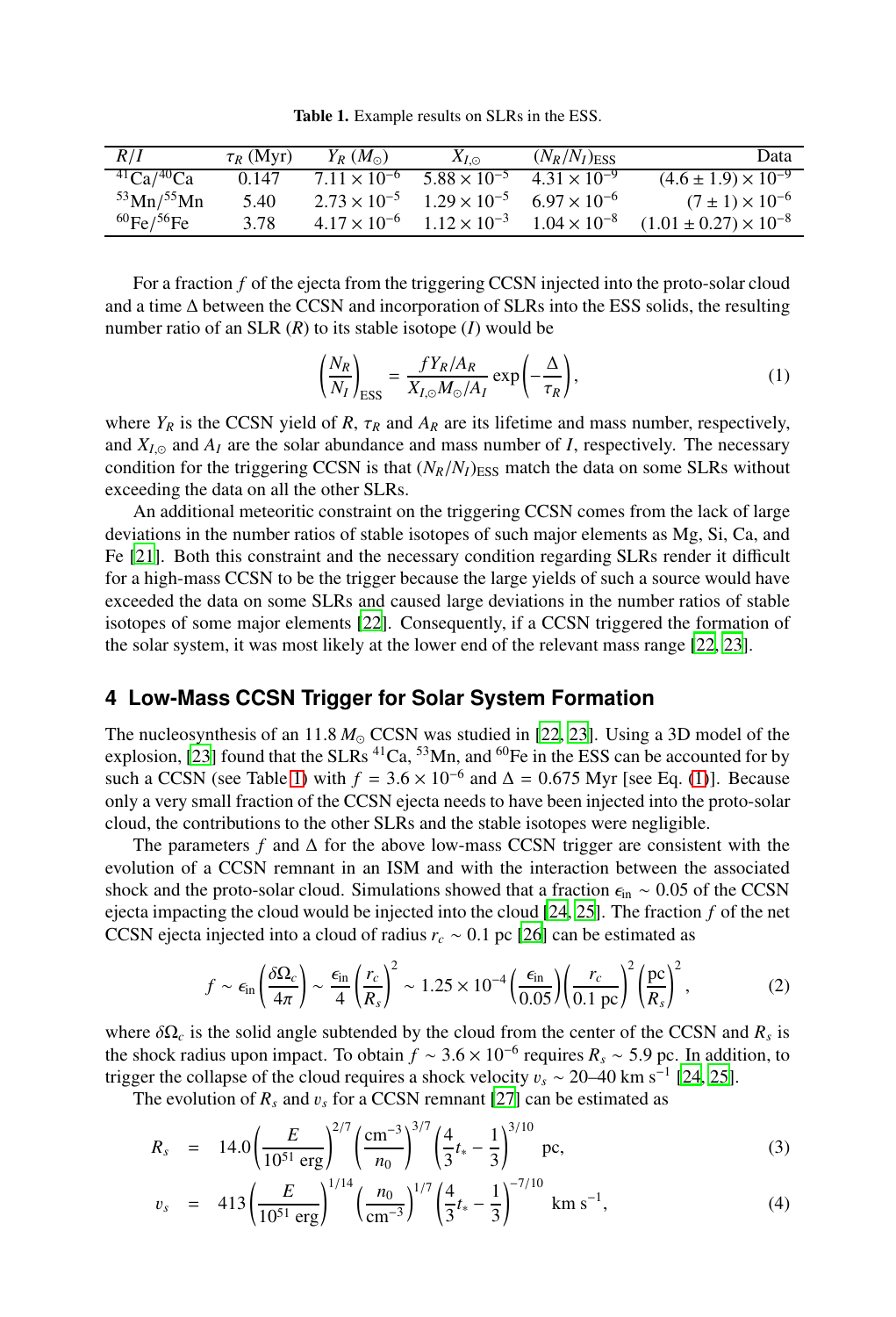where  $E$  is the CCSN explosion energy,  $n_0$  is the hydrogen number density of the ISM, and  $t_* = t/t_{unit}$  is the time *t* since the explosion in units of

$$
t_{\text{unit}} = 1.33 \times 10^4 \left(\frac{E}{10^{51} \text{ erg}}\right)^{3/14} \left(\frac{\text{cm}^{-3}}{n_0}\right)^{4/7} \text{ yr.}
$$
 (5)

For  $E = 2 \times 10^{50}$  erg [\[28\]](#page-5-25) and  $n_0 \sim 50$  cm<sup>-3</sup> [\[26\]](#page-5-23),  $R_s \sim 5.9$  pc is reached for  $t \sim 5.3 \times 10^4$  yr with an impact velocity  $v_s \sim 33 \text{ km s}^{-1}$ . Because the above evolution time is far less than  $\Delta$ , the latter would be essentially the time needed for condensation of solids in the ESS.

## **5 Discussion and Conclusions**

Observations of single metal-poor stars reveal both the ubiquity of Sr and Ba and the diversity of heavy-element abundance patterns, which appear to require some neutron-capture mechanisms other than the *r*-process to have operated in early massive stars. Among various possibilities, perhaps the weak *s*-process in non-rotating massive CEMP stars is the best understood. Its contributions might have been significant at low metallicities if a substantial fraction of the stars of  $\geq 20 M_{\odot}$  had been formed with [CNO/H]  $\geq -1.5$  [\[10\]](#page-5-7). The new *s*-process induced by rapid rotation can potentially account for the observed early onset of the *s*-process and at least some of the CEMP-*s* and CEMP-*r*/*s* stars [\[15\]](#page-5-12). The modeling of this process depends on our understanding of the evolution of rapidly-rotating metal-poor stars and the associated mixing. Likewise, the neutron-capture processes induced by proton ingestion in early non-rotating massive stars depend on the treatment of mixing during the evolution of such stars. These processes can potentially account for both the observed ubiquity of Ba and the diversity of heavy-element abundance patterns in metal-poor stars [\[17](#page-5-14)]. In addition, their relatively frequent contributions to the ISM may have resulted in the formation of a significant fraction of the CEMP-*s* and CEMP-*r*/*s* stars by birth, which could have been the dominant channel to form such stars in single configuration [\[17\]](#page-5-14).

Meteoric data demonstrate the presence of SLRs in the ESS. They also show a lack of large deviations in the number ratios of stable isotopes of such major elements as Mg, Si, Ca, and Fe. These data render it difficult for a high-mass CCSN to be the trigger for the formation of the solar system because the large yields of such a source would have exceeded the data on some SLRs and caused large deviations in the number ratios of stable isotopes of some major elements [\[22](#page-5-19)]. Consequently, if there was a CCSN trigger, a low-mass CCSN would be the most likely candidate [\[22,](#page-5-19) [23\]](#page-5-20). The nucleosynthesis of an 11.8  $M_{\odot}$  CCSN, the evolution of its remnant, and the interaction of the remnant with the proto-solar cloud appear to satisfy the meteoritic constraints and can account for the abundances of the SLRs  $^{41}Ca$ ,  $^{53}Mn$ , and  $^{60}Fe$ in the ESS.

## **Acknowledgments**

I thank Projjwal Banerjee, Wick Haxton, Alexander Heger, Bernhard Müller, and Andre Sieverding for collaboration. This work was supported in part by the U.S. Department of Energy under Grant No. DE-FG02-87ER40328.

## **References**

- <span id="page-4-0"></span>[1] I. U. Roederer, Astron. J. 145, 26 (2013).
- <span id="page-4-1"></span>[2] Y.-Z. Qian and S. E. Woosley, Astrophys. J. 471, 331 (1996).